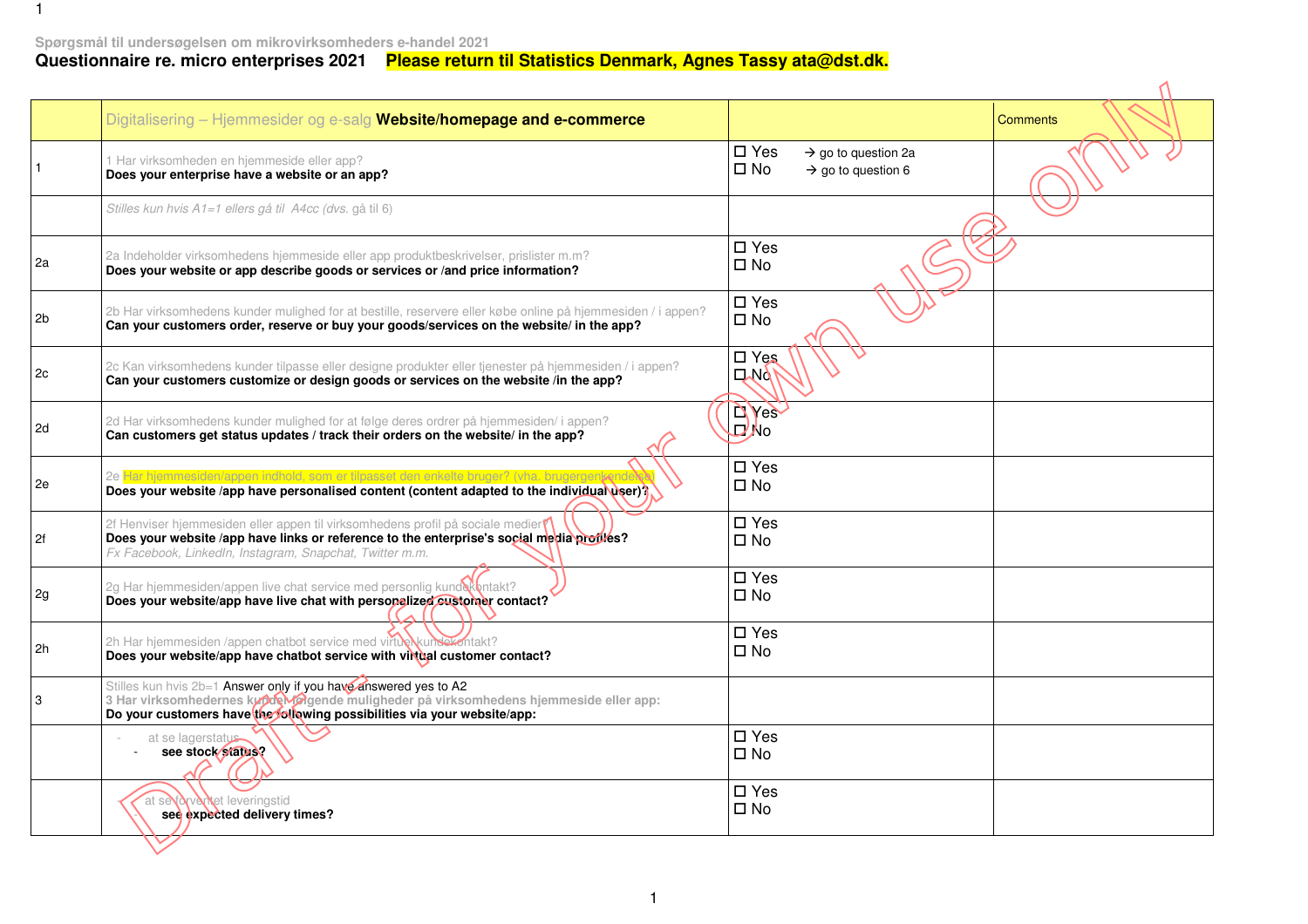|    | at benytte andre betalingsløsninger end betalingskort<br>use other payment options than credit/debit card?<br>Fx MobilePay, PayPal eller lignende                                                                                                                                                                                                                                                                                                  | $\square$ Yes<br>$\square$ No    |  |
|----|----------------------------------------------------------------------------------------------------------------------------------------------------------------------------------------------------------------------------------------------------------------------------------------------------------------------------------------------------------------------------------------------------------------------------------------------------|----------------------------------|--|
|    | Stilles kun hvis A2b=1 Answer only if you have answered yes to A2<br>4 Har virksomheden indenfor de seneste 12 måneder markedsført sig via følgende?<br>Has the company within the last 12 months marketed itself via the following?                                                                                                                                                                                                               |                                  |  |
|    | Regelmæssige nyhedsbreve - Regular newsletters                                                                                                                                                                                                                                                                                                                                                                                                     | $\square$ Yes<br>$\square$ No    |  |
|    | Banner eller tekstannoncer - Banner or text ads                                                                                                                                                                                                                                                                                                                                                                                                    | $\square$ Yes<br>$\square$ No    |  |
|    | Sociale medier - Social media f.eks. Facebook, LinkedIn eller Instagram<br>Social media such as Facebook, LinkedIn or Instagram                                                                                                                                                                                                                                                                                                                    | $\square$ Yes<br>$\square$ No    |  |
|    | Webinarer - Webinars                                                                                                                                                                                                                                                                                                                                                                                                                               | $\square$ Yes<br>$\square$ No    |  |
|    | Influencere - Influencers<br>En influencer kan f.eks. være en blogger, youtuber eller instagrammer, som promoverer et produkt, en<br>virksomhed eller en sag til en stor gruppe følgere.                                                                                                                                                                                                                                                           | $\Box$ Yes<br>$\mathbb{L}^{N_0}$ |  |
| 5  | Stilles kun hvis A2b=1 ellers gå til 6 Answer only if you have answered yes to A2, else go to question 6<br>5 Har virksomheden indenfor de seneste 12 måneder benyttet statistikværktøjer<br>Has the company used statistical or analytical tools to track customers within the last 12 months? e.g.<br>Piwik PRO, Google Analytics eller Netminers                                                                                                | $E$ /Yes<br>$\square$ No         |  |
|    | Digitalisering - diverse teknologier og tjenester<br>Digitization - various technologies and services                                                                                                                                                                                                                                                                                                                                              |                                  |  |
| 6  | 6 Køber virksomheden it-services som benyttes via internettet – såkaldt 'cloud computing'?<br>Does your enterprise buy any cloud computing services used over the internet?                                                                                                                                                                                                                                                                        | $\square$ Yes<br>$\square$ No    |  |
|    | 7 Bruger virksomheden sensorer, der er koblet til internettet så aldt loT?<br>Fx til at fjernstyre energiforbrug eller overvågning via Thtellgente energier eller systemer.<br>Does your enterprise use interconnected devices of systems that can be monitored or remotely con-<br>trolled via the internet (Internet of Things/IoT)? E.g. smart moters, alarm systems, senors connected to a<br>base station that allows for control via inernet | $\square$ Yes<br>$\square$ No    |  |
| 8  | 8 Bruger virksomheden machine learning eller kunstig intelligens?<br>Does your enterprise use machine learning or artificial intelligence (Al)?<br>Fx til dataanalyse, billed- ellentale genkendelse, automatisering af processer.                                                                                                                                                                                                                 | $\square$ Yes<br>$\square$ No    |  |
| 9  | 9 Bruger virksomheden big data analyse?<br>Enten af virksomheden egnedata fra 1x digitale sensorer, mobile enheder eller fra andre kilder fx sociale medi-<br>Does your enterprise use big data analysis (your own data e.g. from sensors or data from external<br>sources e.g. sociale media)?                                                                                                                                                    | $\square$ Yes<br>$\square$ No    |  |
| 10 | 10 Bruger virksomheden industrirobotter?<br>Fx til <b>Najsning</b> , laserskæring, sprøjtemaling, montering i en produktionskæde.<br>Does your enterprise use industrial robots? E.g. welding, cutting, spray painting, mounting in a production<br>chain.                                                                                                                                                                                         | $\square$ Yes<br>$\square$ No    |  |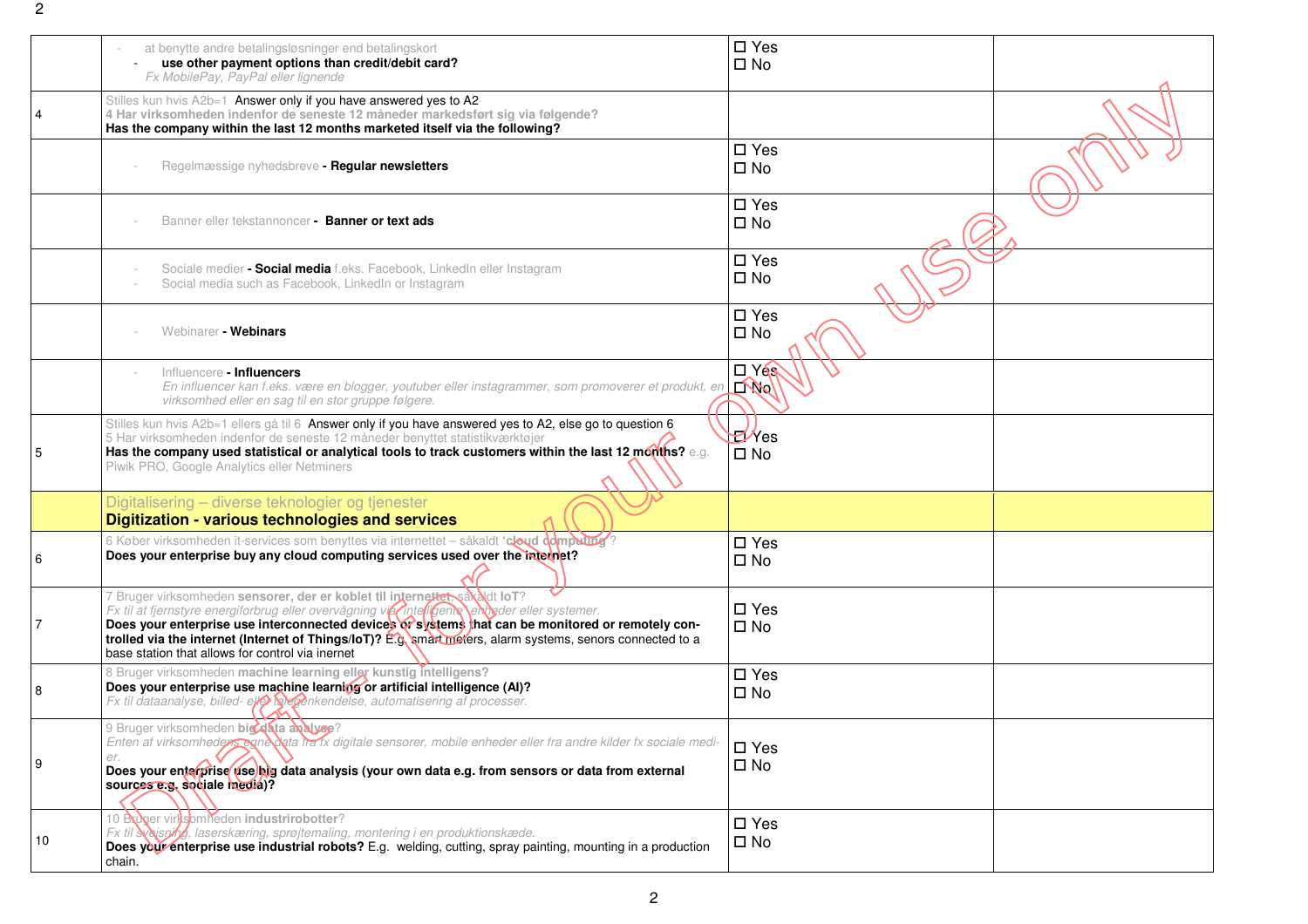| 11              | 11 Bruger virksomheden servicerobotter? Fx til rengøring, lagerarbejde, kontorassistance, byggeri.<br>Does your company use service robots? E.g. for cleaning, warehouse work, office assistance, construction.                                                                                                                                                                                                                                                                                                                                                                                                                                                                                                                                                                                                                                                                                                                                                                                                                                                                                                                                        | $\square$ Yes<br>$\square$ No |  |
|-----------------|--------------------------------------------------------------------------------------------------------------------------------------------------------------------------------------------------------------------------------------------------------------------------------------------------------------------------------------------------------------------------------------------------------------------------------------------------------------------------------------------------------------------------------------------------------------------------------------------------------------------------------------------------------------------------------------------------------------------------------------------------------------------------------------------------------------------------------------------------------------------------------------------------------------------------------------------------------------------------------------------------------------------------------------------------------------------------------------------------------------------------------------------------------|-------------------------------|--|
| 12              | 12 Bruger virksomheden ikke-fysisk softwarerobotter? Fx virtuelle assistenter, RPA, robotic process automa-<br>tion, dataanalyse.<br>Does your company use non-physical software robots? E.g. virtual assistants, RPA, robotic process auto-<br>mation, data analysis.                                                                                                                                                                                                                                                                                                                                                                                                                                                                                                                                                                                                                                                                                                                                                                                                                                                                                 | $\square$ Yes<br>$\square$ No |  |
| 13              | 13 Har virksomheden modtaget elektroniske fakturaer, der kan databehandles automatisk?<br>Fx EDIFACT, XML eller NemHandel.<br>Has your company received electronic invoices that can be processed automatically?                                                                                                                                                                                                                                                                                                                                                                                                                                                                                                                                                                                                                                                                                                                                                                                                                                                                                                                                       | $\square$ Yes<br>$\square$ No |  |
| 14              | 14 Bruger virksomheden offentlige data?<br>Fx om virksomheder (CVR, regnskabsdata), geografi, bygninger, vejrforhold, mobilitet, sundhed, osv<br>Does your company use public data e.g. from public registers of enterprises, buildings, data re. mobility,<br>transport, health records.                                                                                                                                                                                                                                                                                                                                                                                                                                                                                                                                                                                                                                                                                                                                                                                                                                                              | $\square$ Yes<br>$\square$ No |  |
|                 | e-Salg<br>e-Sales                                                                                                                                                                                                                                                                                                                                                                                                                                                                                                                                                                                                                                                                                                                                                                                                                                                                                                                                                                                                                                                                                                                                      |                               |  |
|                 | e-Salg defineres som salg baseret på ordrer afgivet via internettet eller andre computernetværk. Spørgeskemaet<br>dækker tre e-salgskanaler:<br>A. egen hjemmeside/app,<br>B. digitale markedsplatforme, hvor flere virksomheders produkter sælges Fx Zalando, ebay, Amazon,<br>Hotels.com, JustEat eller lign.<br>C. EDI (Electronic Data Interchange). EDI betyder at ordren sendes i et aftalt format, som tillader automatisk<br>databehandling (EDIFACT, XML o.lign.) og at den enkelte ordre ikke indtastes manuelt.<br>e-salg omfatter ikke ordrer afgivet via e-mail<br>e-Sales is defined as sales based on orders placed via the Internet or other computer networks. The cuestion-<br>naire covers three e-sales channels:<br>A. own website / app,<br>B. digital marketplaces where several companies' products are sold Eg Zalando, evay, Amazen or similar.<br>C. EDI (Electronic Data Interchange). EDI means that the order is sent in an agreed format, which allows au-<br>tomatic data processing (EDIFACT, XML, etc.) and that the individual order is not entered manually.<br>Email sales do not include orders placed via email |                               |  |
| 15              | 15 Har virksomheden i løbet af de seneste 12 måneder modtagetok drer via følgende e-salgskanaler:<br>Did your enterprise have web sales of goods or services via the following sales channels during the<br>past 12 months?                                                                                                                                                                                                                                                                                                                                                                                                                                                                                                                                                                                                                                                                                                                                                                                                                                                                                                                            |                               |  |
| 15a             | 15a Virksomhedens egen hjemmeside elle app<br>A. own website / app.                                                                                                                                                                                                                                                                                                                                                                                                                                                                                                                                                                                                                                                                                                                                                                                                                                                                                                                                                                                                                                                                                    | $\square$ Yes<br>$\square$ No |  |
| 15b             | 15b Digitale marked Subtforme<br><b>B.</b> digital markerplaces                                                                                                                                                                                                                                                                                                                                                                                                                                                                                                                                                                                                                                                                                                                                                                                                                                                                                                                                                                                                                                                                                        | $\square$ Yes<br>$\square$ No |  |
| 15 <sub>c</sub> | 15c EDL (Electronic Data Interchange)<br>C. ED/(Electronic Data Interchange)                                                                                                                                                                                                                                                                                                                                                                                                                                                                                                                                                                                                                                                                                                                                                                                                                                                                                                                                                                                                                                                                           | $\square$ Yes<br>$\square$ No |  |
|                 | Andel af e-sald af den samlede omsætning Stilles kun, hvis minimum 1 ja svar i B1 ellers gå til COV                                                                                                                                                                                                                                                                                                                                                                                                                                                                                                                                                                                                                                                                                                                                                                                                                                                                                                                                                                                                                                                    |                               |  |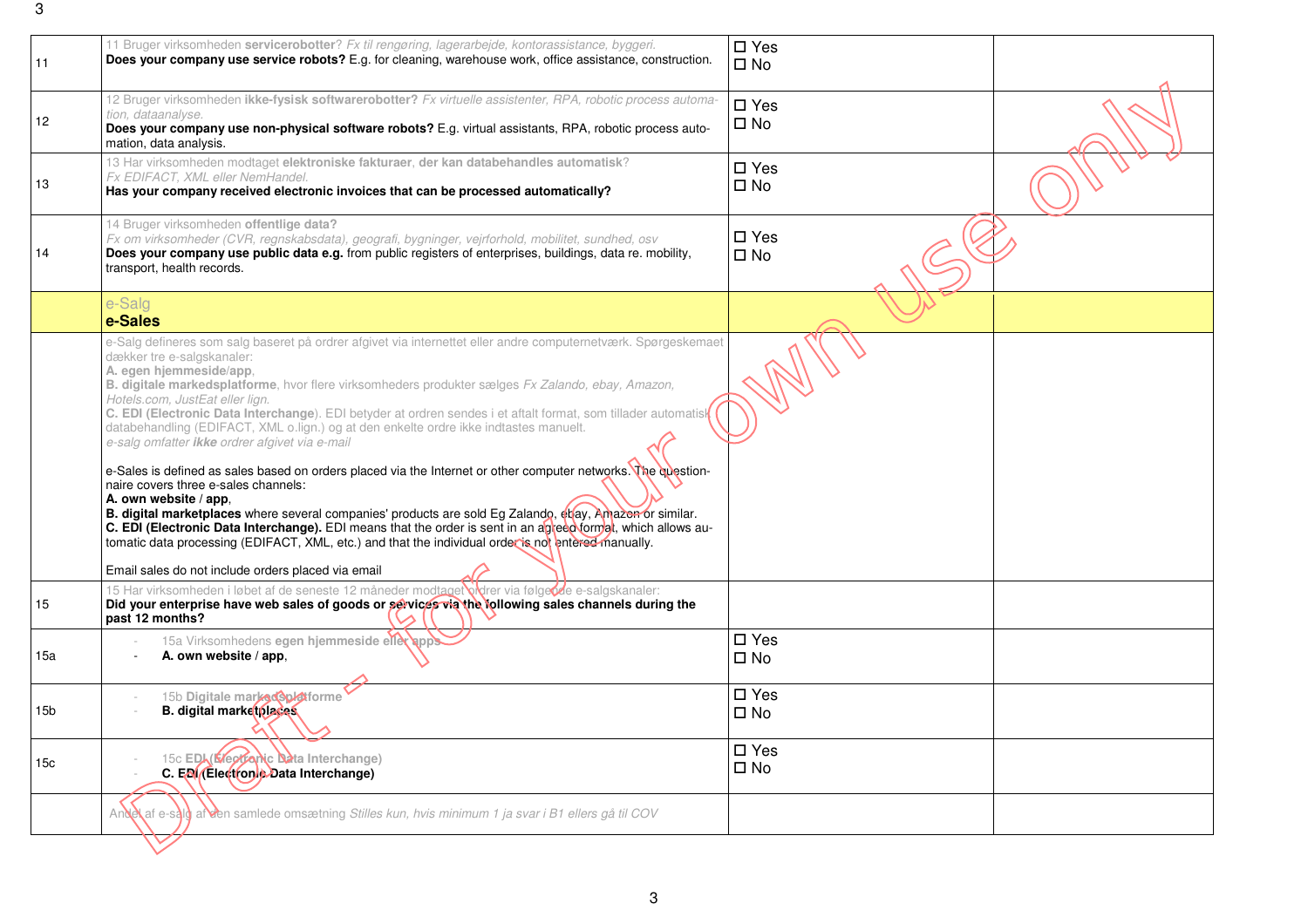| 16 | 16A Hvor stor en procentandel af virksomhedens samlede omsætning kom fra e-salg dvs. ordrer via de nævn-<br>te salgskanaler i løbet af de seneste 12 måneder? Angiv et tal, som er større end 0 og maks. 100.<br>What percentage of the total turnover was generated via e-sales in the past 12 months (either via own<br>website, platforms or via EDI) Please aswer with a number between 0 and 100 if you have at least one 'yes' in<br>question 15a, b or c. | (write a number here showing the percent-<br>age of the total turnover)                    |  |
|----|------------------------------------------------------------------------------------------------------------------------------------------------------------------------------------------------------------------------------------------------------------------------------------------------------------------------------------------------------------------------------------------------------------------------------------------------------------------|--------------------------------------------------------------------------------------------|--|
|    | Stilles kun, hvis minimum to ja svar i B1. Hvis alle nej eller kun et ja i B1, autokodes B2A-C.                                                                                                                                                                                                                                                                                                                                                                  |                                                                                            |  |
| 17 | 17 Hvor stor en andel af virksomhedens samlede omsætning fra e-salg kom fra ordrer modtaget via<br>How large a share of the company's total revenue from e-sales came from orders received via                                                                                                                                                                                                                                                                   |                                                                                            |  |
|    | 17a egen hjemmeside eller apps? Skøn beløbsmæssig andel i procent.<br>A. own website / app (pls. estimate the share in percentage if you have answered yes in 15a)                                                                                                                                                                                                                                                                                               | (write a number here showing the per-<br>centage of the total revenue from exales)         |  |
|    | 17b digitale markedsplatforme? Skøn beløbsmæssig andel i procent.<br>B. digital marketplaces (pls. estimate the share in percentage if you have answered yes in 15b)                                                                                                                                                                                                                                                                                             | (write a number here showing the per<br>centage of the total reventerfrom                  |  |
|    | 17c EDI (Electronic Data Interchange)? Skøn beløbsmæssig andel i procent.<br>C. EDI (Electronic Data Interchange) (pls. estimate the share in percentage if you have answered<br>yes in 15c)                                                                                                                                                                                                                                                                     | (write a number here showing the percent-<br>age of the <b>total reverve</b> from e-sales) |  |
|    | Geografisk fordeling af kunder Geographical distribution of sales                                                                                                                                                                                                                                                                                                                                                                                                |                                                                                            |  |
| 18 | 18 Stilles kun hvis 15A=1 Answer if you have answered yes in 15a<br>Modtog virksomheden i løbet af de seneste 12 måneder ordrer via egen hjemmeside eller apps fra kunder i<br>Did your enterprise have e-sales via own website/app to customers located in the following geographic<br>areas in the past 12 monhs?                                                                                                                                              |                                                                                            |  |
|    | Danmark - Denmark                                                                                                                                                                                                                                                                                                                                                                                                                                                | $\square$ Yes<br>$\square$ No                                                              |  |
|    | Udlandet - Other counries than Denmark                                                                                                                                                                                                                                                                                                                                                                                                                           | $\square$ Yes<br>$\square$ No                                                              |  |
| 19 | B3B Stilles kun hvis 15B=1 Answer if you have answered yes in 15b<br>19 Modtog virksomheden indenfor de seneste 12 måneder ordre Nia digitale markedsplatforme fra kunder i<br>Did your enterprise have e-sales via digital platforms to customers located in the following geographic<br>areas in the past 12 monhs?                                                                                                                                            |                                                                                            |  |
|    | <b>Danmark - Denmark</b>                                                                                                                                                                                                                                                                                                                                                                                                                                         | $\square$ Yes<br>$\square$ No                                                              |  |
|    | Udlandet - Other counries than Denmark                                                                                                                                                                                                                                                                                                                                                                                                                           | $\square$ Yes<br>$\square$ No                                                              |  |
| 20 | B3C Stilles kun hvis (150 ) Adswer if you have answered yes in 15c<br>20 Modtog virksønheden i bybet af de seneste 12 måneder ordrer via EDI fra kunder i<br>Did your enterprise have e-sales via EDI to customers located in the following geographic areas in the<br>past 12 monhs?                                                                                                                                                                            |                                                                                            |  |
|    | Dannak <b>Joenmark</b>                                                                                                                                                                                                                                                                                                                                                                                                                                           | $\square$ Yes<br>$\square$ No                                                              |  |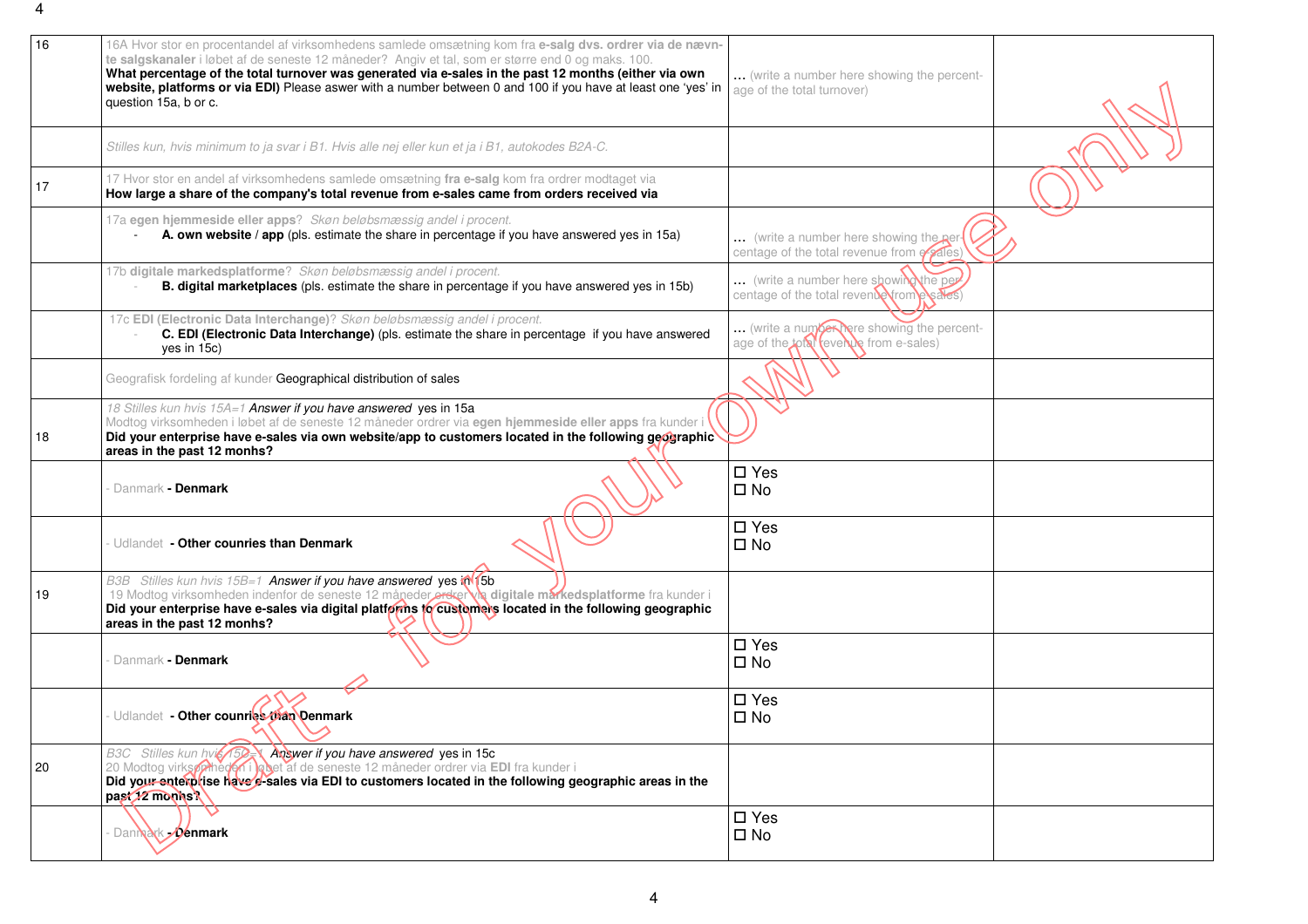|    |                                                                                                                                                                          | $\square$ Yes                              |  |
|----|--------------------------------------------------------------------------------------------------------------------------------------------------------------------------|--------------------------------------------|--|
|    | Udlandet - Other counries than Denmark                                                                                                                                   | $\square$ No                               |  |
|    |                                                                                                                                                                          |                                            |  |
|    | e-salg: Andel af ordre fra udlandet og Danmark<br>e-sales: the share of orders from Denmark / outside Denmark                                                            |                                            |  |
|    |                                                                                                                                                                          |                                            |  |
|    | 21 Hvordan fordelte omsætningen fra e-salg sig i løbet af de seneste 12 måneder på følgende?"<br>Skøn i procent. Summen af de to andele skal være = 100 pct.             |                                            |  |
| 21 | How has e-sales revenue been distributed over the past 12 months on the following areas?                                                                                 | The sum of the two shares must be $= 100$  |  |
|    | Estimate in percentage. The sum of the two shares must be $= 100$ per cent.                                                                                              |                                            |  |
|    |                                                                                                                                                                          |                                            |  |
|    |                                                                                                                                                                          |                                            |  |
|    | ordre fra Danmark - orders from Denmark                                                                                                                                  | (write a number here showing the per-      |  |
|    |                                                                                                                                                                          | centage of the total revenue from e-sales) |  |
|    |                                                                                                                                                                          |                                            |  |
|    | ordre fra udlandet – orders from other countries than Denmark                                                                                                            | (write a number here showing the per       |  |
|    |                                                                                                                                                                          | centage of the total revente from posale   |  |
|    | Fordeling af private/erhvervskunder                                                                                                                                      |                                            |  |
|    | e-sales: the share of orders from private and business customers                                                                                                         |                                            |  |
|    |                                                                                                                                                                          |                                            |  |
|    | 22 Hvordan fordelte omsætningen fra e-salg sig i løbet af de seneste 12 måneder på følgende kundegrupper?<br>Skøn i procent. Summen af de to andele skal være = 100 pct. |                                            |  |
| 22 | How has e-sales revenue been distributed over the past 12 months on the following areas?                                                                                 | The sum of the two shares must be = $100$  |  |
|    | Estimate in percentage. The sum of the two shares must be $= 100$ per cent.                                                                                              |                                            |  |
|    |                                                                                                                                                                          |                                            |  |
|    | 22a Private forbrugere                                                                                                                                                   |                                            |  |
|    | Sales to private consumers (B2C)                                                                                                                                         | write a number here showing the percent-   |  |
|    |                                                                                                                                                                          | age of the total revenue from e-sales)     |  |
|    | 22b Andre virksomheder eller offentlige myndigheder                                                                                                                      |                                            |  |
|    | Sales to other enterprises (B2B) and Sales to public sector (B2G)                                                                                                        | (write a number here showing the percent-  |  |
|    |                                                                                                                                                                          | age of the total revenue from e-sales)     |  |
|    | <b>COVID19 krisens betydning</b>                                                                                                                                         |                                            |  |
|    | The impact of COVID-19                                                                                                                                                   |                                            |  |
|    | 18 Har virksomheden i løbet af 2020-21 gjort følgende grundet GOVID-19:                                                                                                  |                                            |  |
| 23 | During 2020-21, did the company do any of the following due to COVID-19:                                                                                                 |                                            |  |
|    |                                                                                                                                                                          |                                            |  |
|    |                                                                                                                                                                          | $\square$ Yes                              |  |
|    | 23a Introduceret nye varer/tjenester som konsekversta dovid1                                                                                                             | $\square$ No                               |  |
|    | 23a Introduced new goods / services as a consequence of COVID19                                                                                                          |                                            |  |
|    |                                                                                                                                                                          |                                            |  |
|    | 23b Øget andelen af medarbejdere med remoto adgang til virksomhedens e-mail system                                                                                       | $\square$ Yes                              |  |
|    | 23b Increased proportion of employees with remote access to the company's e-mail system                                                                                  | $\square$ No                               |  |
|    |                                                                                                                                                                          |                                            |  |
|    |                                                                                                                                                                          | $\square$ Yes                              |  |
|    | 23c Øget antallet af remote moder (Noa MS Teams, Skype, Zoom etc.)<br>23c Increased number of remote meetings (eg via MS Teams, Skype, Zoom etc.)                        | $\square$ No                               |  |
|    |                                                                                                                                                                          |                                            |  |
|    |                                                                                                                                                                          | $\square$ Yes                              |  |
|    | ledarbejdere, der arbejder hjemmefra mindst én dag om ugen                                                                                                               | $\square$ No                               |  |
|    | 236 Increased proportion of employees working from home at least one day a week                                                                                          |                                            |  |
|    | 24 Harrich Archives Anneden i løbet af 2020-2021 fremrykket investeringer i digitalisering som følge af COVID-19?                                                        |                                            |  |
| 24 | Fx ekstra erverplads, udstyr til remote adgang og videomøder, it-løsninger til websalg, AI, robotteknolo-                                                                | $\square$ Yes                              |  |
|    | gi/automatisering                                                                                                                                                        | $\square$ No                               |  |
|    |                                                                                                                                                                          |                                            |  |
|    |                                                                                                                                                                          |                                            |  |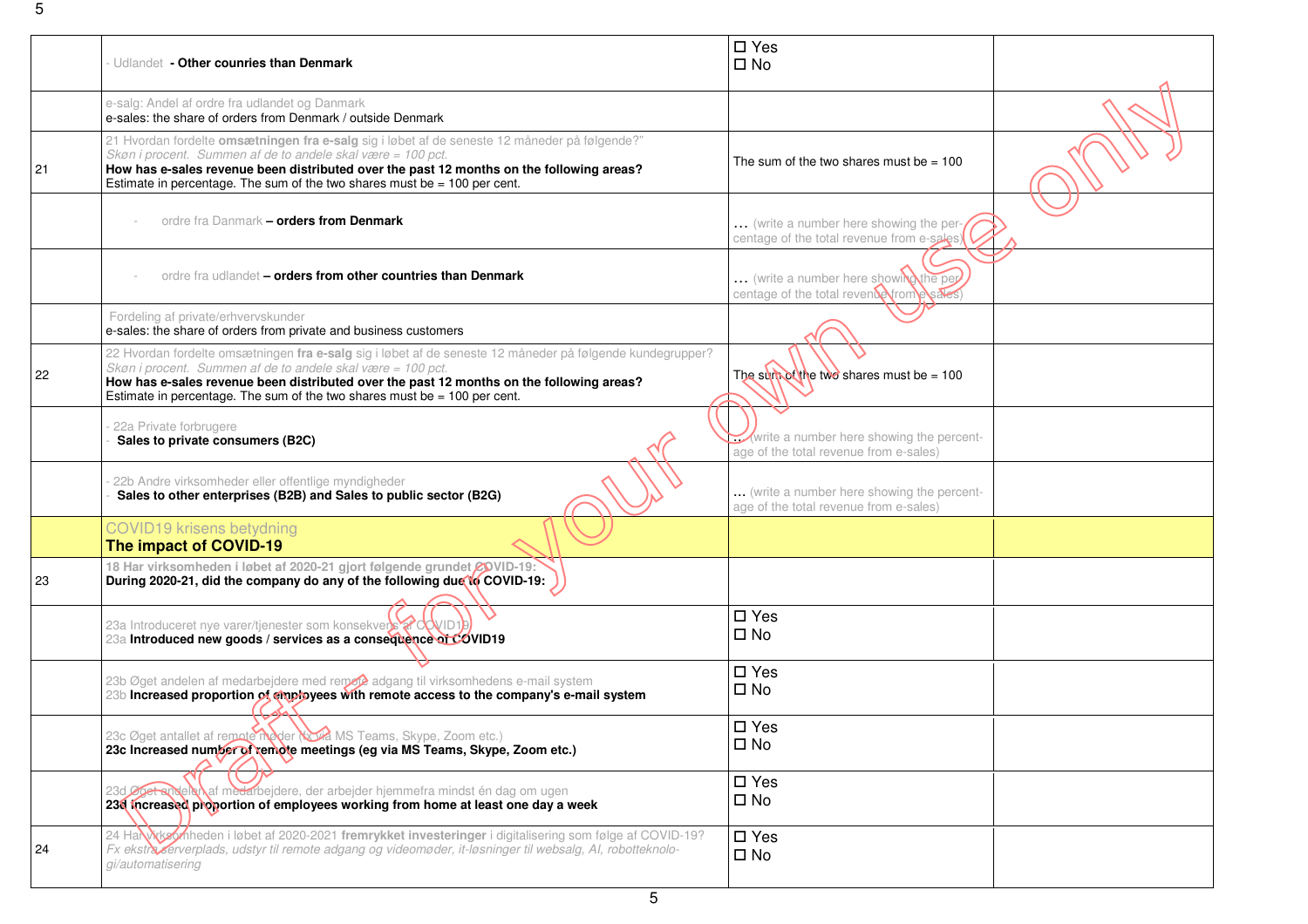| 25<br>26 | 25 Har virksomheden i løbet af 2020-2021 introduceret nye digitale løsninger, som den ikke havde planlagt<br>med før COVID-19? Fx udstyr til remote adgang og videomøder, it-løsninger til websalg, AI, data analyse.<br>Has the company during the course of 2020-2021 advanced investments in digitization as a result of<br>COVID-19?<br>E.g. extra server space, equipment for remote access and video conferencing, IT solutions for web sales, AI, ro-<br>bot technology / automation<br>26 Hvor vigtig har påvirkningen fra COVID-19 været for følgende forhold i virksomheden i 2020-2021?<br>How important has the impact from COVID-19 been for the following conditions in the company in 2020- | $\square$ Yes<br>$\square$ No                                                                              |
|----------|------------------------------------------------------------------------------------------------------------------------------------------------------------------------------------------------------------------------------------------------------------------------------------------------------------------------------------------------------------------------------------------------------------------------------------------------------------------------------------------------------------------------------------------------------------------------------------------------------------------------------------------------------------------------------------------------------------|------------------------------------------------------------------------------------------------------------|
|          | 2021?                                                                                                                                                                                                                                                                                                                                                                                                                                                                                                                                                                                                                                                                                                      |                                                                                                            |
|          | 26a Udfordringer forbundet med adgang til råvarer mv fra leverandører i Danmark<br>26a Challenges associated with access to raw materials, etc. from suppliers in Denmark                                                                                                                                                                                                                                                                                                                                                                                                                                                                                                                                  | $\Box$ Important<br>$\Box$ Not important<br>$\square$ Not applicable<br>$\square$ Do not know              |
|          | 26b Udfordringer forbundet med adgang til råvarer mv fra leverandører i udlandet<br>26b Challenges associated with access to raw materials, etc. from suppliers abroad                                                                                                                                                                                                                                                                                                                                                                                                                                                                                                                                     | $\square$ Important<br>$\Box$ Not important<br>$\square$ Not applicable<br>□ Do not know                   |
|          | 26c Annullering af ordrer og/eller ordrenedgang fra virksomhedens kunder i Danmark<br>26c Cancellation of orders and / or order decline from the company's customers in Denmark                                                                                                                                                                                                                                                                                                                                                                                                                                                                                                                            | □ Important<br>$\Box$ Not important<br><b>LINO(applicable</b><br>Robot know                                |
|          | 26d Annullering af ordrer og/eller ordrenedgang fra virksomhedens kunder i udlandet<br>26d Cancellation of orders and / or order decline from the company's customers abroad                                                                                                                                                                                                                                                                                                                                                                                                                                                                                                                               | $\Box$ mportant<br><b>Mot important</b><br>$\square$ Not applicable<br>$\square$ Do not know               |
|          | 26e Ændring i virksomhedens salgskanaler Fx øget e-salg og/eller øget andel af samfet omsæmt of fra e-salg<br>26e Change in the company's sales channels e.g. increased e-sales and / on increased share of total rev-<br>enue from e-sales                                                                                                                                                                                                                                                                                                                                                                                                                                                                | $\Box$ Important<br>$\Box$ Not important<br>$\square$ Not applicable<br>$\square$ Do not know              |
|          | 26f Udfordringer forbundet med forretningsrejse til/fra udlandet<br>26f Challenges associated with business travel to dirory abroad                                                                                                                                                                                                                                                                                                                                                                                                                                                                                                                                                                        | $\Box$ Important<br>$\Box$ Not important<br>$\Box$ Not applicable<br>$\Box$ Do not know                    |
|          | Innovation med miljømæssige gevinster (i de seneste tre år)<br>Innovation with environmental benefits (in the last three years)                                                                                                                                                                                                                                                                                                                                                                                                                                                                                                                                                                            |                                                                                                            |
| 27       | 27 Har virksomheden i perioder reduceret energiforbruget eller CO2-udledningen i sine produktionsprocesser?<br>Fx gennem effektivisering <b>effer valg</b> af andre energikilder<br>During the past three years thas the company reduced energy consumption or CO <sup>2</sup> emissions in its pro-<br>duction processes? For example, through streamlining or choosing other energy sources.                                                                                                                                                                                                                                                                                                             | $\square$ Yes, significant<br>$\Box$ Yes, but of minor importance<br>$\square$ No<br>$\square$ Do not know |
| 28       | 28 Har virksomheden i penoden endret forbrug af materialer eller processer i produktionen i miljøvenlig retning?<br>Fx gennem geogneendelse mindre affald, mindre forurening eller mere effektiv udnyttelse<br>During the past three years, has the company changed the consumption of materials or processes in<br>production in an environmentally friendly direction? For example, through recycling, less waste, less pollu-<br>tion or more efficient utilization.                                                                                                                                                                                                                                    | $\Box$ Yes, significant<br>$\Box$ Yes, but of minor importance<br>$\square$ No<br>$\square$ Do not know    |
|          |                                                                                                                                                                                                                                                                                                                                                                                                                                                                                                                                                                                                                                                                                                            |                                                                                                            |